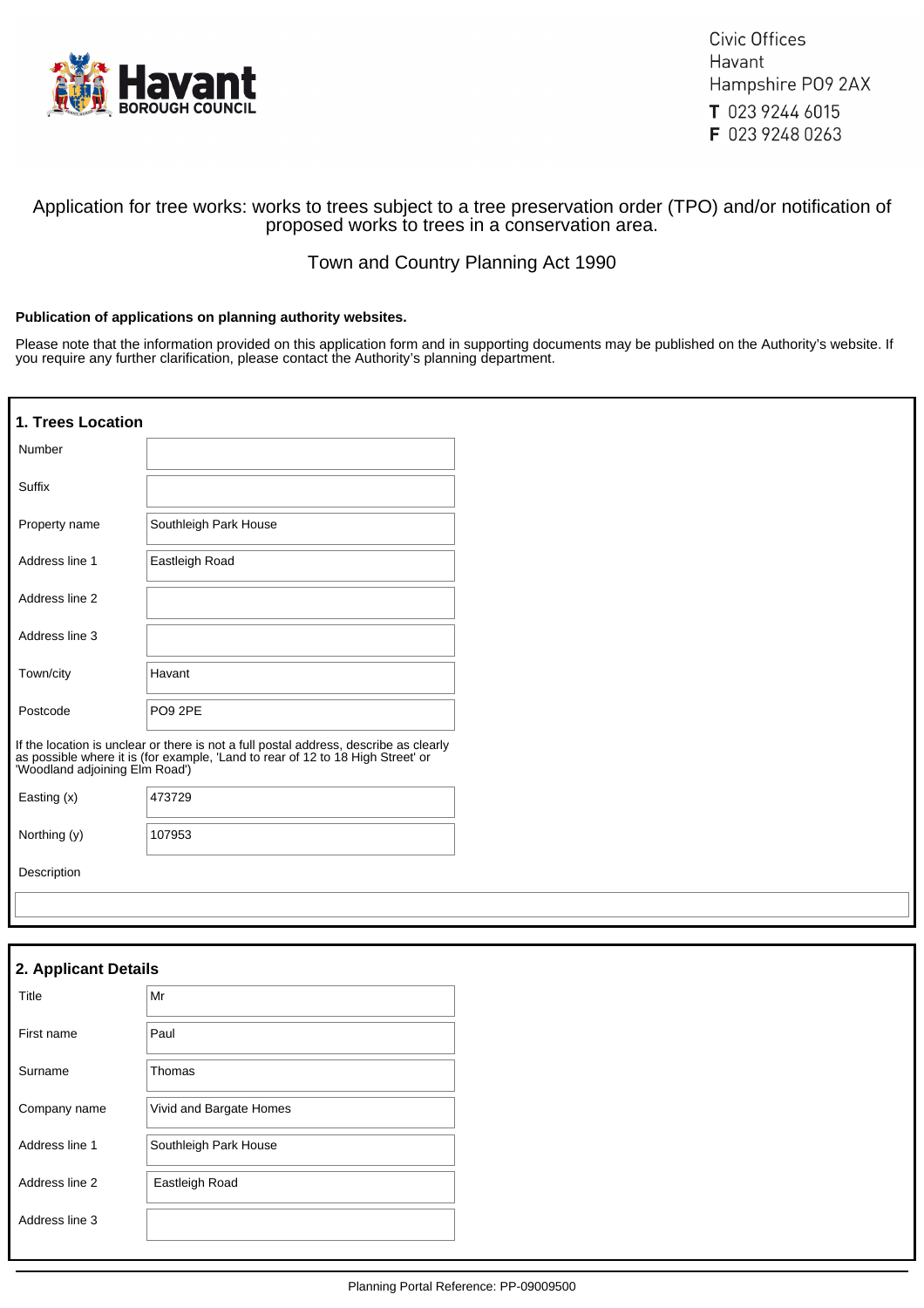|  |  | 2. Applicant Details |
|--|--|----------------------|

| - -              |                                                     |               |
|------------------|-----------------------------------------------------|---------------|
| Town/city        | Havant                                              |               |
| Country          |                                                     |               |
| Postcode         | PO9 2PE                                             |               |
|                  | Are you an agent acting on behalf of the applicant? | ○ Yes<br>© No |
| Primary number   |                                                     |               |
| Secondary number |                                                     |               |

### **3. Agent Details**

Fax number

Email address

No Agent details were submitted for this application

## **4. What Are You Applying For?**

| Based on the type of work proposed and the location and protected status of the trees involved, there are various details and supporting information that will need<br>to be supplied in order for the Local Planning Authority to determine the application. |                        |  |
|---------------------------------------------------------------------------------------------------------------------------------------------------------------------------------------------------------------------------------------------------------------|------------------------|--|
| Are you seeking consent for works to tree(s) subject to a Tree Preservation Order?                                                                                                                                                                            | $\odot$ Yes $\odot$ No |  |
| Do you know the Tree Preservation Order reference number(s)                                                                                                                                                                                                   | ◎ Yes  ◎ No            |  |
| Please enter the title or number for each relevant Tree Preservation Order                                                                                                                                                                                    |                        |  |
| 1068                                                                                                                                                                                                                                                          |                        |  |

#### **For works to trees covered by a TPO**

| Please indicate whether the reasons for carrying out the proposed works include any of the following. If so, your application MUST be accompanied by the<br>necessary evidence to support your proposals (see guidance notes for further details). |                |  |
|----------------------------------------------------------------------------------------------------------------------------------------------------------------------------------------------------------------------------------------------------|----------------|--|
| 1. Condition of the tree(s) - e.g. it is diseased or you have fears that it might break or fall                                                                                                                                                    | O Yes . I No   |  |
| 2. Alleged damage to property - e.g. subsidence or damage to drains or drives.                                                                                                                                                                     | O Yes     ® No |  |

Are you wishing to carry out works to tree(s) in a conservation area? All the state of the Second C Yes No No

#### **Documents and plans (for any tree)**

A sketch plan clearly showing the position of trees listed in the question 'Identification of Tree(s) and Description of Works' MUST be provided when applying for works to trees covered by a Tree Preservation Order. A sketch plan is also advised when notifying the LPA of works to trees in a conservation area (see guidance notes).

It would also be helpful if you provided details of any advice given on site by an LPA officer.

Are you providing additional information in support of your application (e.g. an additional schedule of work for question 'Identification of Tree(s) and Description of Works')? **Yes** ONo

If Yes, please provide the reference numbers of plans, documents, professional reports, photographs etc in support of your application

Arboricultural Impact Assessment (0804.bjh.July17) and Tree Protection, Retention and Removal Plan (03/04) provided by Bernie Harveson already approved under APP/17/00863

Barrell Tree Consultancy Plan Reference 20122-BT2

#### **5. Identification of Tree(s) and Description of Works**

Please identify the tree(s) and provide a full and clear specification of the works you want to carry out.

You might find it useful to contact an arborist (tree surgeon) for help with defining appropriate work.

Where trees are protected by a Tree Preservation Order, please number them as shown in the First Schedule to the Tree Preservation Order where this is available. You should use the same numbering on your sketch plan (see help for sketch plan requirements).

Please provide the following information: